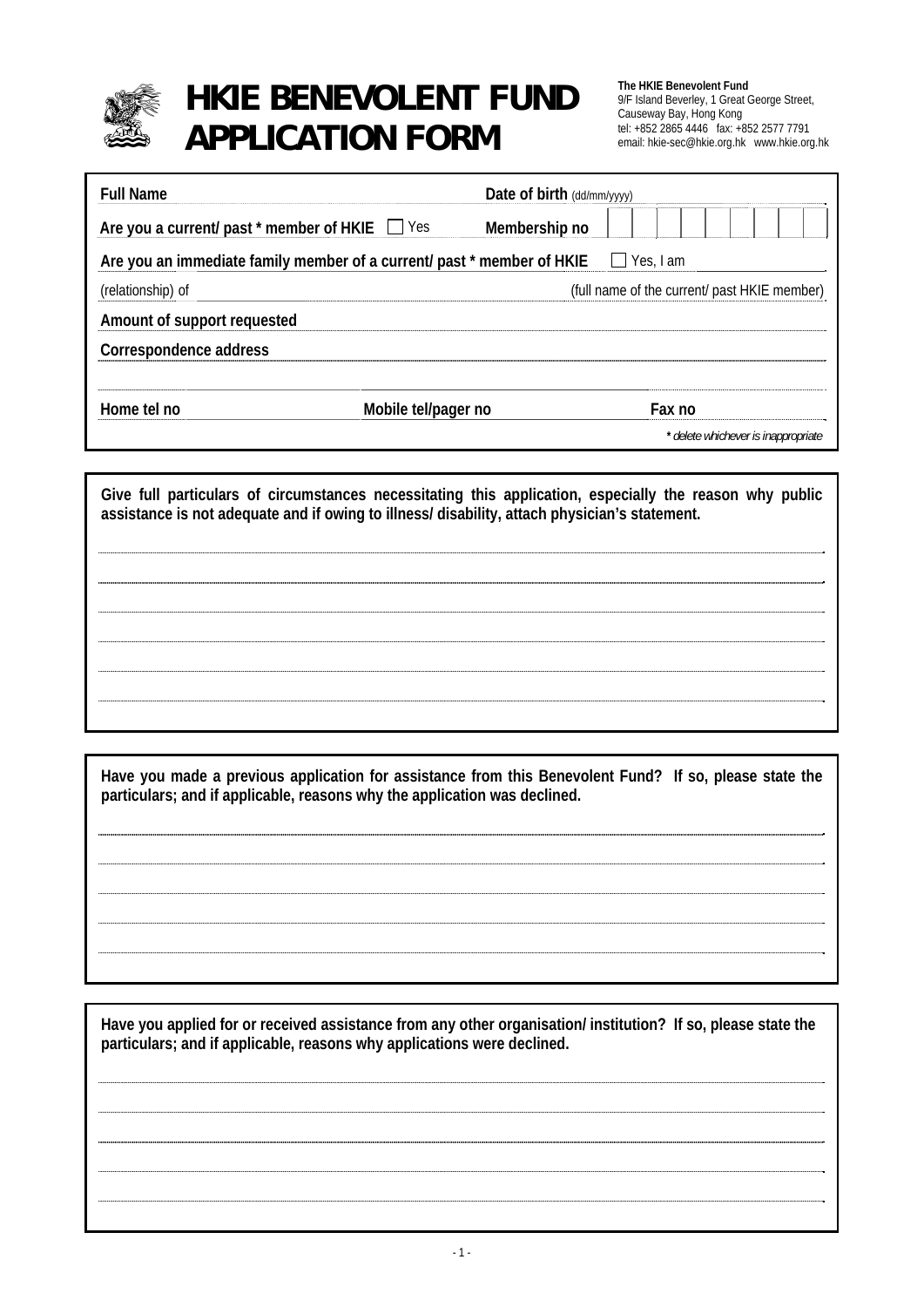| Please give details of your employment history.                                              |           |                  |                                                       |                                     |                                     |            |
|----------------------------------------------------------------------------------------------|-----------|------------------|-------------------------------------------------------|-------------------------------------|-------------------------------------|------------|
|                                                                                              | Yes       |                  |                                                       |                                     |                                     |            |
| <b>Currently employed</b>                                                                    |           | Occupation:      |                                                       |                                     |                                     |            |
|                                                                                              | <b>No</b> |                  | Date of retirement/ termination of last employment *: |                                     |                                     |            |
| Name and address of current (last) employer                                                  |           |                  |                                                       |                                     |                                     |            |
| Mode of current (last) employment                                                            |           | $\Box$ Full-time | Part-time                                             |                                     | Temporary<br>Contract               |            |
| Current (last) monthly salary                                                                |           | <b>HKD</b>       | (x                                                    | months)                             |                                     |            |
|                                                                                              |           |                  |                                                       |                                     | * delete whichever is inappropriate |            |
| Please give details of dependents (if any).                                                  |           |                  |                                                       |                                     |                                     |            |
|                                                                                              |           |                  | Employed?                                             | Married?                            | Provide financial support?          |            |
| Name                                                                                         | Age       | Relationship     | Yes No                                                | Yes No                              | Yes Amount per month                | No         |
|                                                                                              |           |                  |                                                       |                                     | <b>HKD</b>                          |            |
|                                                                                              |           |                  |                                                       |                                     | <b>HKD</b>                          |            |
|                                                                                              |           |                  |                                                       |                                     | <b>HKD</b>                          |            |
|                                                                                              |           |                  |                                                       |                                     | <b>HKD</b>                          |            |
|                                                                                              |           |                  |                                                       |                                     | <b>HKD</b>                          |            |
|                                                                                              |           |                  |                                                       |                                     |                                     |            |
| <b>HOUSEHOLD MONTHLY INCOME (for last 12 months)</b>                                         |           |                  |                                                       |                                     |                                     |            |
|                                                                                              |           |                  |                                                       |                                     |                                     | <b>HKD</b> |
|                                                                                              |           |                  |                                                       | Employment income                   |                                     |            |
| Business profit if self employed                                                             |           |                  |                                                       |                                     |                                     |            |
| Investment income (e.g. dividends, interest income, rental income)                           |           |                  |                                                       |                                     |                                     |            |
| Allowances from government (e.g. assistance and relief from Social Welfare Department)       |           |                  |                                                       |                                     |                                     |            |
| Other income (e.g. pensions, contribution from relatives, grants from other charities funds) |           |                  |                                                       |                                     |                                     |            |
|                                                                                              |           |                  |                                                       | (use a separate sheet if necessary) |                                     |            |
|                                                                                              |           |                  |                                                       |                                     | Total                               |            |
|                                                                                              |           |                  |                                                       |                                     |                                     |            |
| <b>HOUSEHOLD MONTHLY EXPENDITURE (for last 12 months)</b>                                    |           |                  |                                                       |                                     |                                     |            |
|                                                                                              |           |                  |                                                       |                                     |                                     | UVD        |

|                                                                                               | <b>HKD</b> |
|-----------------------------------------------------------------------------------------------|------------|
| Rent for housing                                                                              |            |
| Mortgage for self-owned property (including house, car park, vehicles, etc.) (please specify) |            |
| Tax payment (please specify the type of tax)                                                  |            |
| Rates, water, utilities, telephone charges, etc.                                              |            |
| General housekeeping expenses                                                                 |            |
| Other expenses (e.g. insurance expenses, tuition fee for children, medical expenses)          |            |
| (use a separate sheet if necessary)                                                           |            |
| Total                                                                                         |            |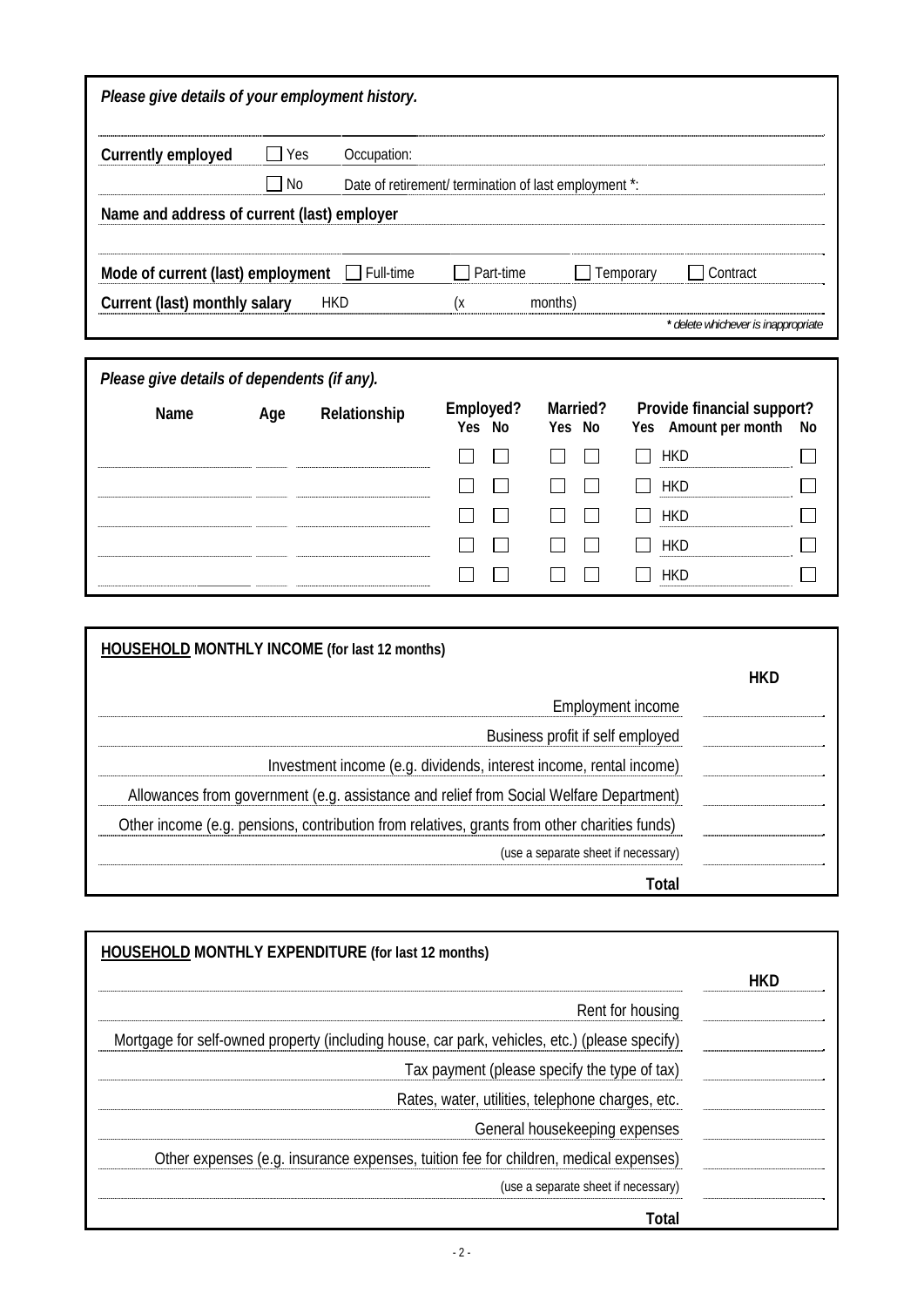| <b>HOUSEHOLD ASSETS</b>                                                                 |            |
|-----------------------------------------------------------------------------------------|------------|
|                                                                                         | <b>HKD</b> |
| Estimated market value of self-owned property/land/car park/vehicle                     |            |
| Estimated market value of securities and investments                                    |            |
| Estimated net asset value of business undertaking                                       |            |
| Other assets (e.g. bank balance, life insurance cash value, medical insurance coverage) |            |
| (use a separate sheet if necessary)                                                     |            |
| Total                                                                                   |            |
|                                                                                         |            |
| <b>HOUSEHOLD LIABILITIES</b>                                                            |            |
|                                                                                         | <b>HKD</b> |
| Outstanding mortgage, loans and credit card debts, overdraft (please specify)           |            |
| Other liabilities (please specify)                                                      |            |
| (use a separate sheet if necessary)                                                     |            |
| Total                                                                                   |            |

**Do you anticipate any major changes in household income and expenditure set out in the above section in the next 12 months? If yes, please explain.** 

**Please provide any other information you consider helpful in support of your application.** 

(use a separate sheet if necessary)

| Please indicate a reference who could be contacted to provide details about your present circumstances. (Optional) |                           |  |
|--------------------------------------------------------------------------------------------------------------------|---------------------------|--|
| Name                                                                                                               | Relationship to applicant |  |
| Address                                                                                                            |                           |  |
| Occupation                                                                                                         |                           |  |

#### **Declaration and undertaking**

I, the undersigned, declare that to the best of my knowledge and belief, the information given in the above sections is true and complete. I am aware that Trustees of the HKIE Benevolent Fund will rely on the information to determine the eligibility and to assess the level of financial assistance to be offered under the Fund and I undertake to report immediately to Trustees of the Fund any changes in the particulars contained herein. I further authorise the Trustees of the Fund to make any enquiries deemed necessary in connection with my application and authorise any person, organisation, company or institution to furnish the Trustees of the HKIE Benevolent Fund with any information relating to my particulars in its possession of my application. I also give my consent for the Trustees of the HKIE Benevolent Fund to disclose information provided by me to other parties who may be contacted in the course of enquiries.

**Signature of applicant Date**